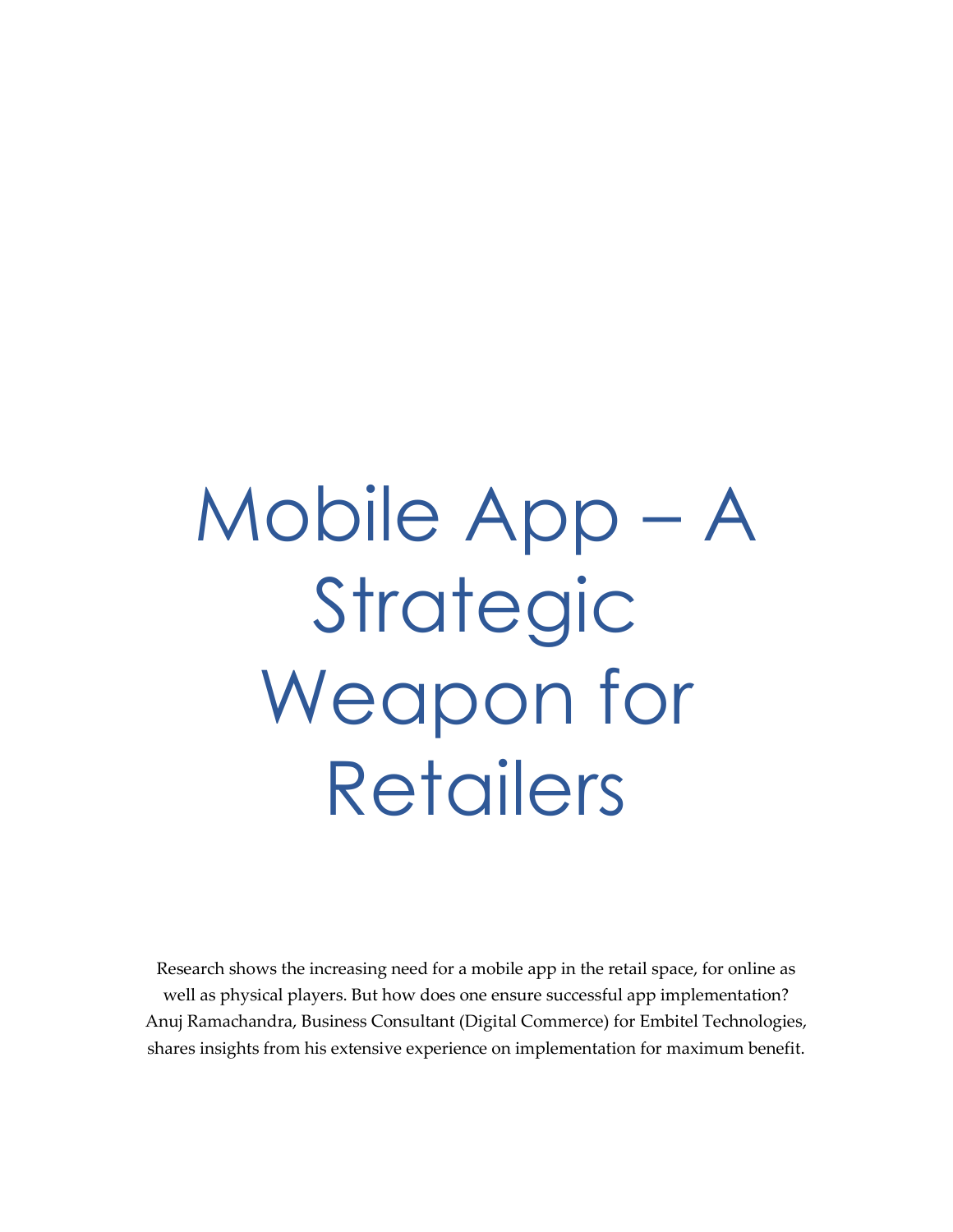# Mobile App – A Strategic Weapon for Retailers

Today's consumers are in no way closely comparable with that of the previous generation of consumers. There is a sea change in the way these new age consumers transact with retailers (both online and physical). With the help of smart mobile phones consumers are transforming how they shop with the retailers with their fingertips, quite literally! With mobile as an epicenter in the game of retailing, several physical retailers have successfully rolled out their multichannel and Omni-channel capabilities – that's how critical is the role of a mobile channel.

While the advancements in the mobile technologies are rapidly changing the retail (physical and online) game at break neck speed, it is the consumers who are driving innovation in each and every industry and retail is no different. Right from finding if a local competitor has a lower advertised price, checking in-store product availability, checking aisle location of the product, to finding the price of the products, scanning a product on the mobile to get detailed product information, price, ratings & reviews and additional content, re-ordering the prescription to re-fill medicines, to checking customer reviews, to bypassing lengthy queues in the checkout counter by checking out virtually and finally, share their experiences by leveraging extensively on social media channels, consumers expect and demand their shopping experience to be a completely seamless experience. So retailers who shy away from fulfilling the needs of their customers by not meeting the new reality of exceeding the consumer's expectations will have to sooner or later surrender to other mighty retailers or new entrants in this industry and this will be the new norm.

#### **The Big Dilemma - Mobile Web vs. Mobile Apps**

Retail organizations have an option to either choose mobile web (responsive design) or develop a mobile app for their business, both of which have inherent advantage and disadvantages. However, a little deeper look at both of these options makes us realize that mobile applications will be able to leverage the core capabilities of smart mobile devices like multitouch from one or more simultaneous gestures, digital compass, RFID reader, biometrics, gyroscope, camera, Bluetooth, GPS, push notifications, WAP, Wi-Fi, accelerometer, speakers, audio input, motion and temperature

## *The Rise of Mobile Apps*  $\bullet$   $\bullet$   $\bullet$

The mobile app economy already contributes close to \$26 billion to GDP and has created some 800,000 jobs in the 13 countries, according to a research carried out by a global firm.

In India, mobile app usage outpaced global app usage; mobile app usage in India grew 131 per cent. In 2014, monthly app download in India stood at 150 Mn+.

The conversion rate for shoppers using retailers' dedicated apps in the U.S. was found to be 21% higher than those not using such apps – mostly on account of a more relevant and customized shopping experience, according to recent research by Deloitte Consulting LLP. As per Gartner Research, the estimated number of consumers using smartphones in 2016 will be 2.16 billion, with over 268 billion times 'apps' will be downloaded by 2017, while in India 200 million consumers are estimated to be using the smartphone with 9 billion apps downloaded in 2015..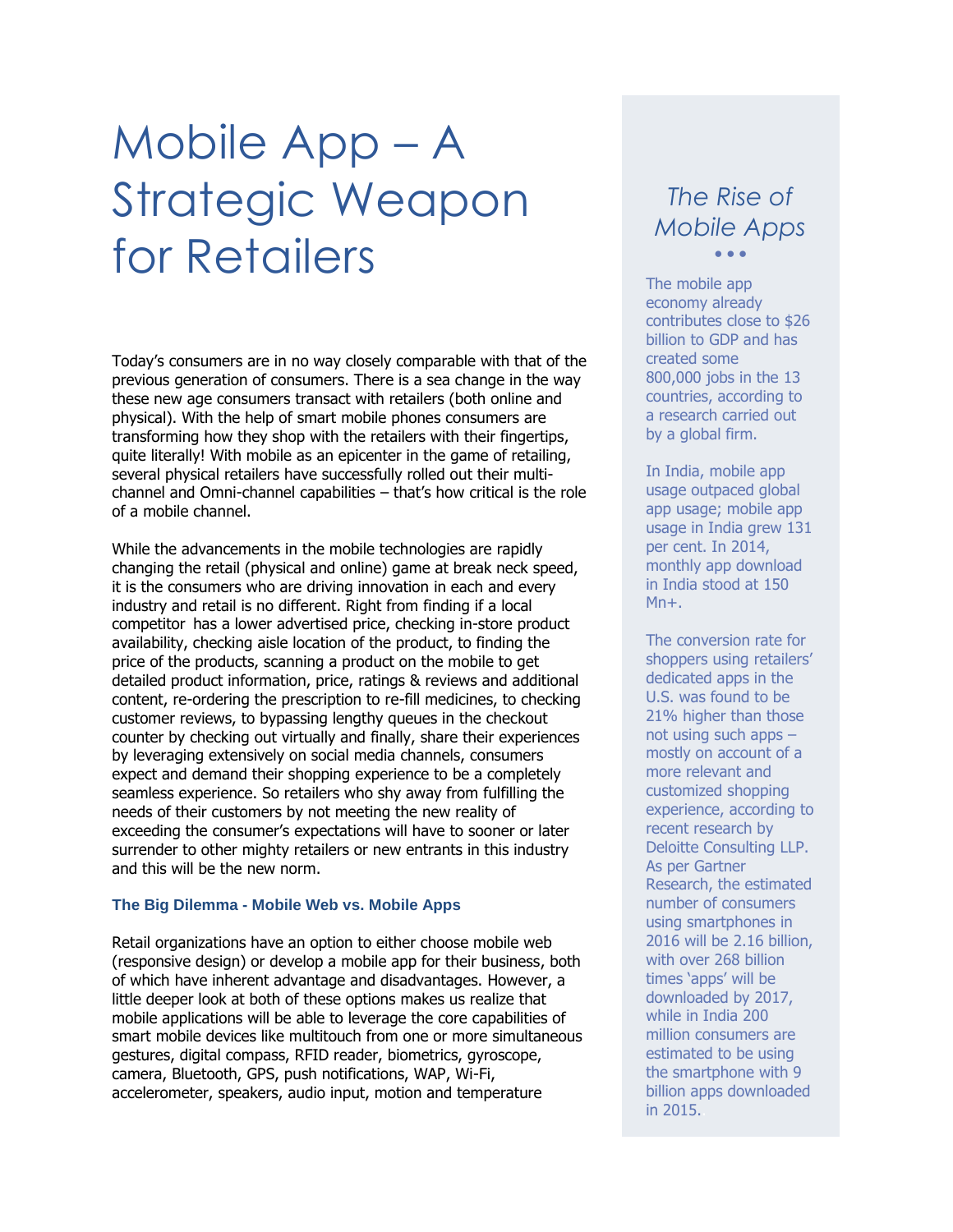sensors, NFC, etc. Unlike the mobile web, a mobile app gives businesses the advantage of residing in the consumer's smart mobile phones. Retailers gain more control over the consumer's presence with the help of mobile app when compared to that of the mobile web, since consumers would have already downloaded and installed the app on their smart mobile phones. For instance, although a mobile app can be closed or inactive, but it is still capable of working in the background for sending geo-targeted push notifications and gathering data about the customer's preferences and behavior. It's also much easier to access a mobile app than a mobile website — all it takes is one tap, versus having to open a web browser then type in a URL.

Mobile web clearly lacks the capability to leverage on the above mentioned capabilities of the smart mobile devices. In addition, due to inherent disadvantages of the mobile web like the need for internet connectivity, dependence on the speed of the network, limitation to send push notifications, lack of ability to offer a personalized consumer experience, slower performance, lack of user friendly experience, limited access to hardware functionality and poor user interface and controls are some of the reasons why 85% of consumers preferring mobile apps and thereby making the mobile app option a far superior one for the retailers.

However, it should be clearly understood that with just the help of developing mobile apps, retailers will not be able to effectively justify the investments that are needed for developing mobile apps.

#### **8 Steps to Successful Implementation of a Mobile App**

Here are eight key steps to be adopted to ensure success and justify the expense and time demanded by the development of a mobile app.

## *The Rise of Mobile Apps*  $\bullet$   $\bullet$   $\bullet$

In the United States of America, the time consumption every day over web and mobile app has seen a drastic change. In June 2010, consumers on an average spent 43 mins a day on the mobile app and 64 mins a day on mobile and desktop web. However, in December 2011, consumers on an average spent 73 mins a day on mobile and desktop web and 94 mins a day on the mobile app.

Each of these steps has got a positive and cascading effect on the other steps and hence implementing them in the right priority in a phased manner is of utmost importance.

#### **1) Identify Capability**

To develop appropriate applications, retailers should identify the mobile phone's in-built capabilities like camera (to scan barcodes, upload a picture of the product to be displayed with all the relevant products in the web or physical store, scan the received product's bar code to instantly write a review or request for returning of defective product received), location sensors to identify consumers location (for personalization).

#### **2) Evaluate need across the consumer's journey:**

Not all consumers are in the same stage of their buying lifecycle. Buying behavior of consumers also varies significantly across the channels from which they shop (online or physical) and hence online retailers should develop mobile applications that empower consumers with functionalities that will help consumers to get a shopping experience similar to that in a physical retail outlet, while physical retailers should develop functionalities (which will translate as features) that will help them to experience online shopping in the real world.

#### **3) State the business objectives:**

Business objectives vary significantly based on what stage the consumers are in their buying lifecycle, identifying which among the core capabilities of the smart mobile phones can be fully leveraged to fulfill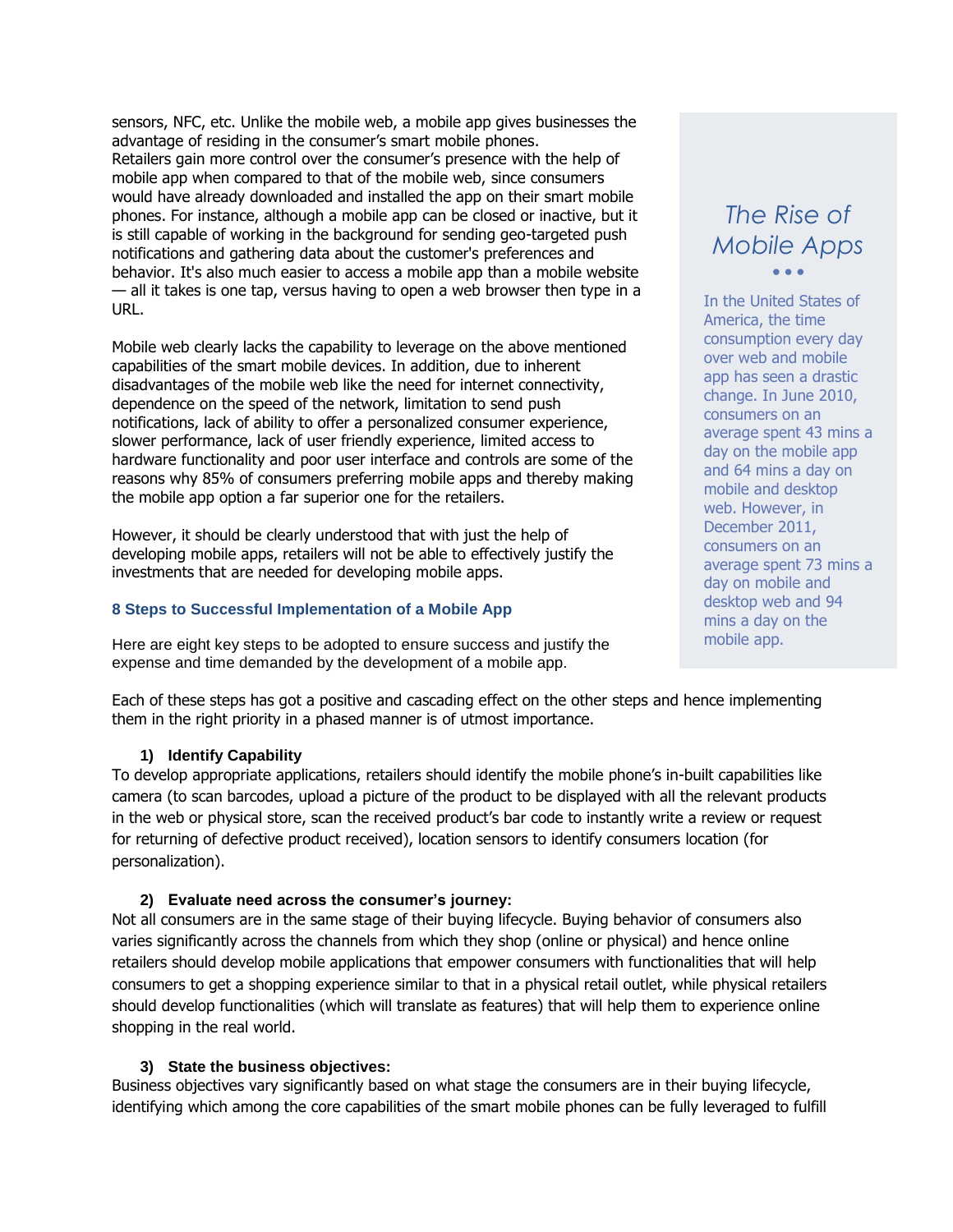the identified needs and a holistic assessment of how the consumer's journey can be enhanced using the mobile app across each of the channels (online or physical).



#### **An end-to-end strategic framework for retailers to build a consumer-oriented mobile app**

#### **4) Develop the functionality:**

Based on the functionality identified in the evaluation phase, develop mobile applications that will help consumers to fulfill their needs.

#### **5) Test:**

Before deploying, test the developed mobile application to check whether the stated functionality has been strictly adhered to.

#### **6) Deploy:**

The mobile app should be made accessible by deploying it in the relevant mobile app stores, so that the consumers will be able to download the app.

#### **7) Market:**

Developing and deploying mobile app for consumers will not fetch the desired outcome of meeting the business objectives unless the mobile app has been aggressively marketed through both digital and traditional media campaigns. Customers generally don't tend to download multiple retail apps unless there's some real need to use it. Retailers (online and physical) who have succeeded at this task of helping consumers download their mobile app have continuously understood the consumer's needs, have developed certain functionalities on their mobile application to fulfill the needs in a simplistic manner and have marketed the developed mobile apps aggressively among the defined target segment of consumers thereby effectively implementing an end-to-end mobile app strategy.

#### **8) Measure effectiveness:**

Post implementation, the steering committee should be actively involved in measuring the effectiveness of developing, deploying and marketing the mobile app by comparing the stated business objectives with the actual results by gathering reports and analytics data from multiple sources that would include analysis from tools like Google Analytics, Clicky, etc.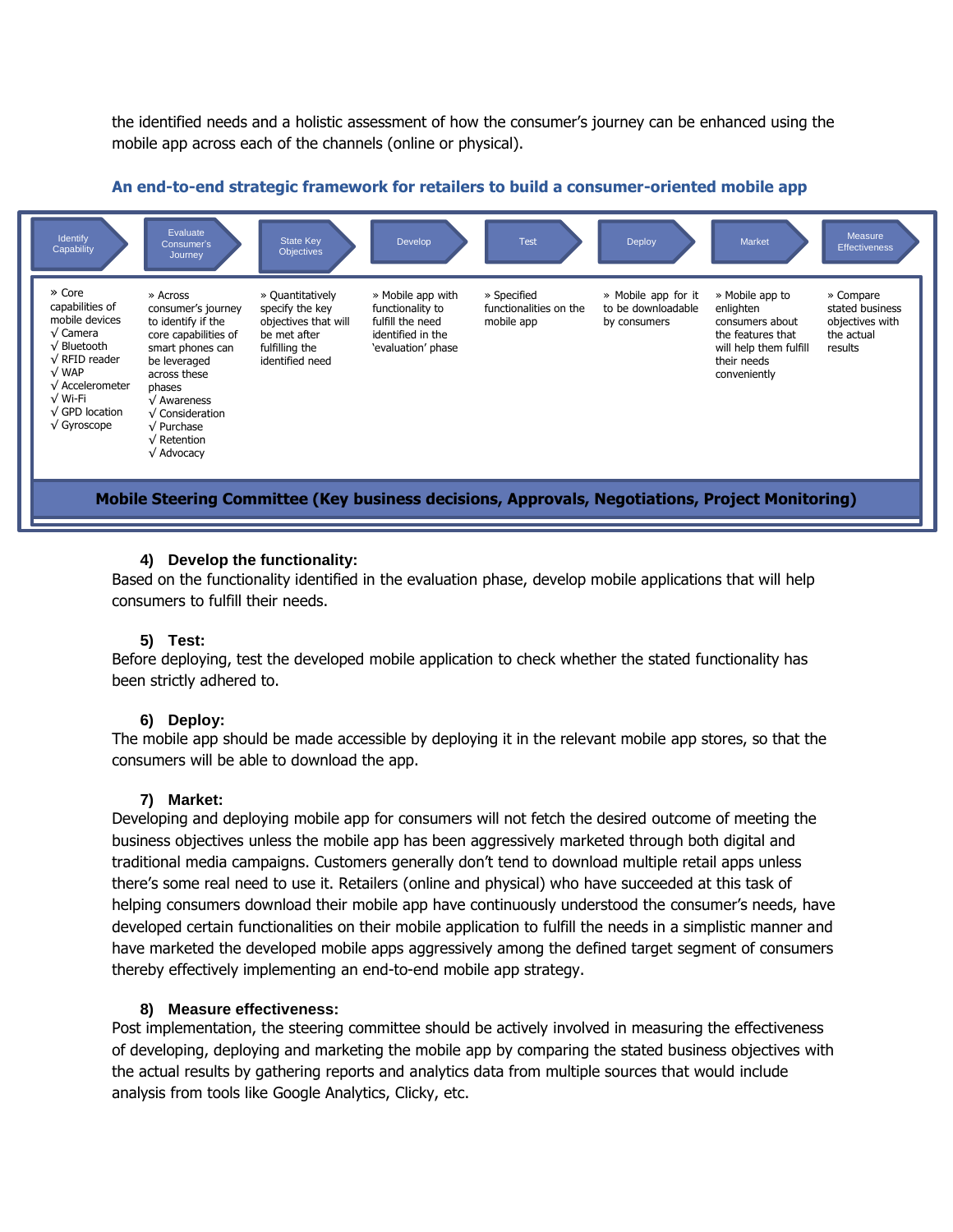**Some interesting case studies of retailers who have developed functionalities for their mobile apps that will help consumers leverage core capabilities of smart mobile phones:**

#### Virtual Fitting Room - IKEA



IKEA's mobile app feature helps consumers visualize what furniture items might look like in their own home, exactly to scale and where one would want each item to fit.

#### Personalized Offers – Target



**Target's mobile app** feature help consumers select from hundreds of discounts ranging from 5% to 50% and add them to your personalized Cartwheel barcode.

#### Near Store Notifications - Nordstrom



Nordstrom's mobile app feature helps consumers get relevant notifications – like when items in your shopping cart are available – as consumers pass by Nordstrom stores.

#### Personalized Recommendations – Target



Target's personalization engine serves up more relevant Cartwheel offers to guests in the 'For You' section of their mobile app.

#### Scan and Self-Checkout – Sam's Club



With Sam's Club mobile app 'Scan & Go' feature, customers can use their devices to scan their items as they put them in their cart and then pay by phone at a self-check-out.

#### Augmented Reality – Office Depot



Office Depot's mobile app feature helps consumers experience a highly contextual mobile experience with the objective of adding another layer of interactivity to the exclusive, limited edition product collection.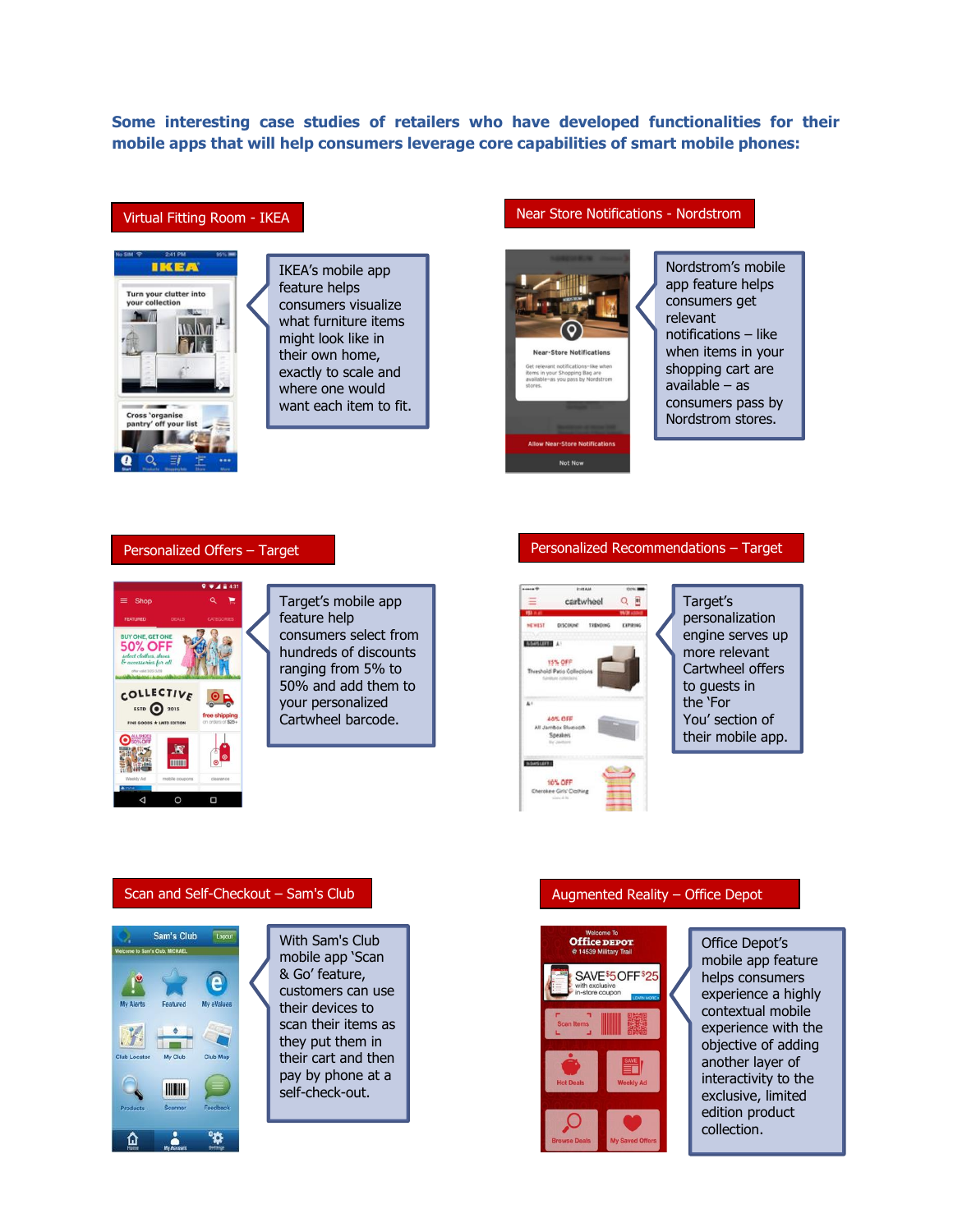**Some interesting case studies of retailers who have developed functionalities for their mobile apps that will help consumers leverage core capabilities of smart mobile phones:**



Macy's is enabling users of its iPhone app to sort items by what is available at a nearby store for those who prefer to purchase from the app and pick up in store.

#### Find Similar Products - Flipkart



Flipkart's mobile app feature helps consumers find visually similar products to a product already listed on Flipkart.

#### Price Check – Amazon



Amazon's mobile app feature allows consumers to scan bar codes in local stores and compare prices directly with Amazon.

#### Image Recognition –Target



Target's mobile app feature allows consumers to point their phone at any object and receive suggestions for similar products within the brand app.

#### Visual Search–Home Depot



Consumers, with the help of camera function, take a picture of a tool or other home item and then the app automatically displays results for similar items within the retailer's inventory.

#### In-Store Pick-Up - Tesco



Tesco's mobile app lets customers to buy items online and pick them up in a store, thus avoiding shipping and scheduled delivery charges.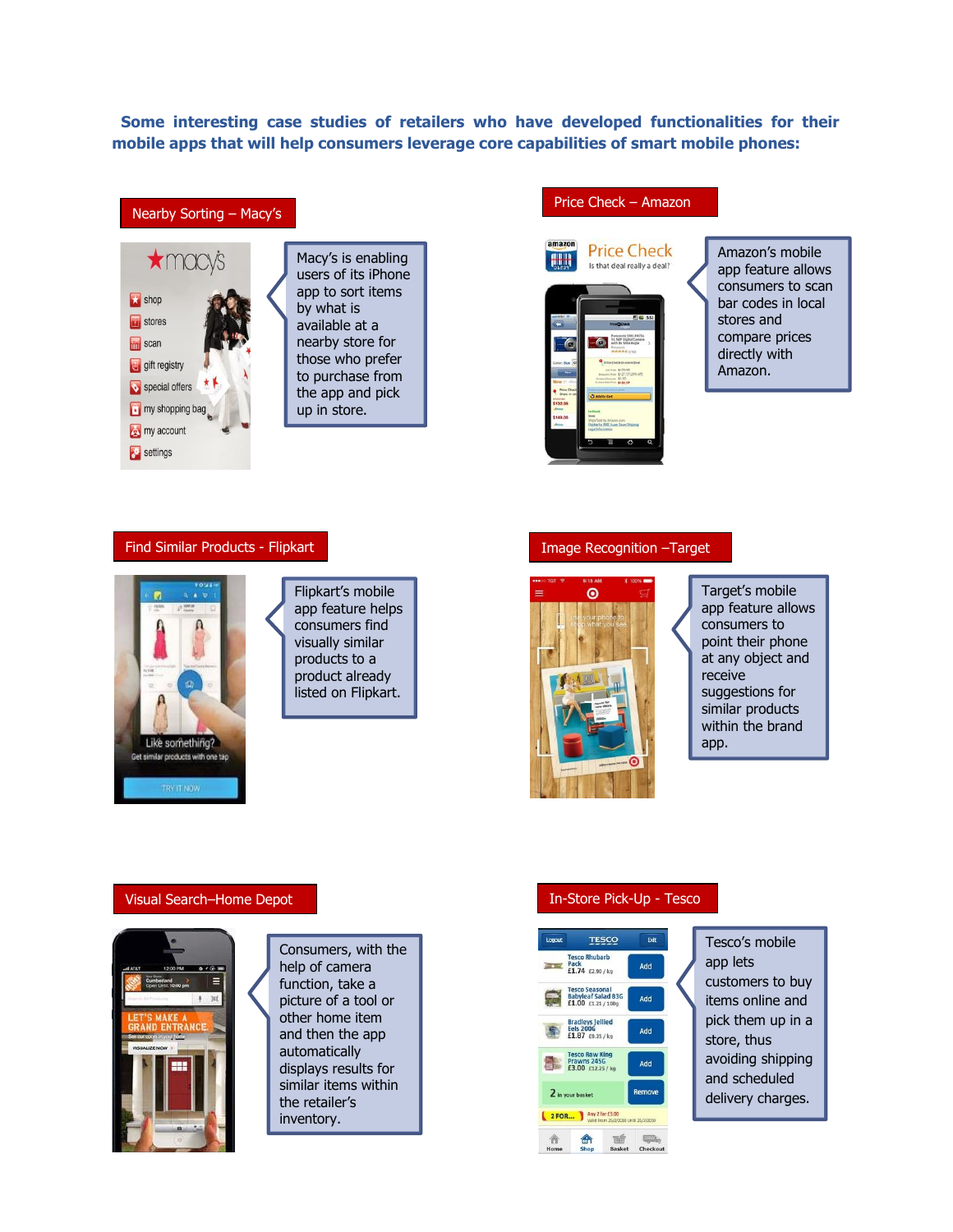**Some interesting case studies of retailers who have developed functionalities for their mobile apps that will help consumers leverage core capabilities of smart mobile phones:**



#### Order & Pay - Starbucks



| Starbuck's mobile<br>app features<br>'Order and pay'<br>that lets<br>consumers pay<br>for drinks and<br>reload their<br>balance quickly,<br>thereby making<br>the checkout<br>process quicker<br>and smoother. |
|----------------------------------------------------------------------------------------------------------------------------------------------------------------------------------------------------------------|
|                                                                                                                                                                                                                |

#### Scan QR Code - Target



Target's mobile app feature helps consumers scan QR codes and buy the items.

#### Find Items Quickly – Walmart



Walmart's mobile app feature help customers find the items they need quickly along with aisle # of product, making shopping more convenient at Walmart.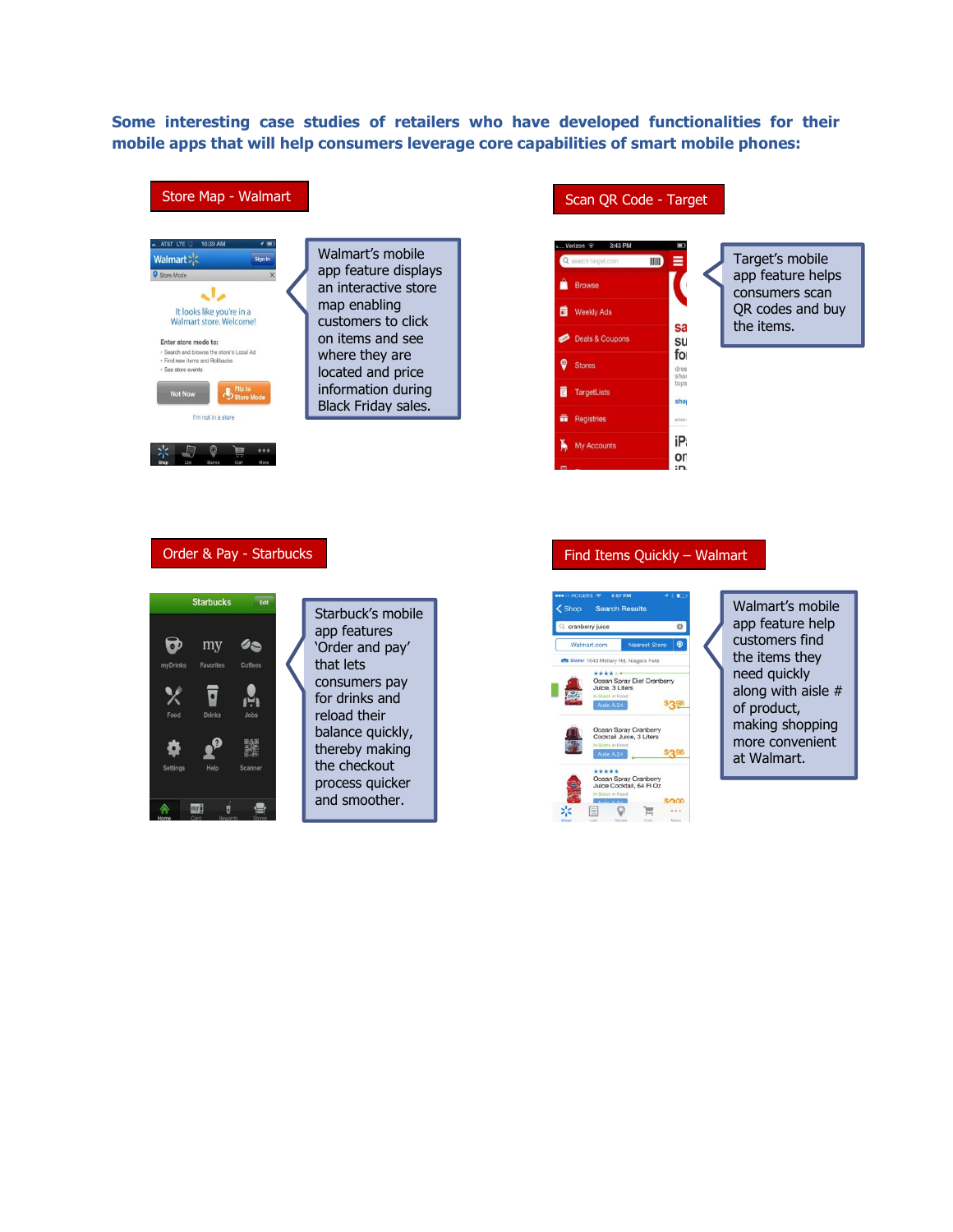#### **Conclusion**

While there are several retailers who have perished from the retail scene, there are others who have strengthened their positions and we believe they have done this by being receptive to change, adapting to technological advancement and constantly engaging with technology-enabled consumers. It is in the intersection of what today's consumers expect and retail business demands that a clearly defined mobile app strategy be laid out.

Several retailers have adapted to the new reality by developing mobile application as a multi-edged business strategy that fulfills the need of the consumers conveniently, while at the same time creating personalized shopping experience to increase the stickiness of consumers with their business thereby increasing the barriers of switching to some other retailer, increase basket size, increase brand visibility, increase conversions, increase repeat purchase, etc. In a consumer-facing business, by developing mobile applications the retailers will be able to shift the major purchasing power for consumers who were previously unable to access the Internet. Retailers have to carefully walk on the tight rope by balancing between consumer's expectations and business objectives.

#### **References**

[http://economictimes.indiatimes.com/articleshow/47875388.cms?utm\\_source=contentofinterest&utm\\_medium=t](http://economictimes.indiatimes.com/articleshow/47875388.cms?utm_source=contentofinterest&utm_medium=text&utm_campaign=cppst) [ext&utm\\_campaign=cppst](http://economictimes.indiatimes.com/articleshow/47875388.cms?utm_source=contentofinterest&utm_medium=text&utm_campaign=cppst)

- <http://www.nngroup.com/articles/mobile-native-apps/>
- <http://techcrunch.com/2015/01/06/app-usage-grew-76-in-2014-with-shopping-apps-leading-the-way/>
- <http://yourstory.com/2015/07/consumer-internet-app-mania/>
- <http://mobileadvertisingwatch.com/smartphones-drive-indias-131-percent-mobile-app-usage-growth-rate-19537>
- <http://www.business2community.com/infographics/mobile-apps-usage-statistics-trends-infographic-01248837>
- <https://www.vendhq.com/university/retail-trends-and-predictions-2015>
- [http://www.ust-global.com/en/images/stories/pdf/UST-Global\\_Omnichannel\\_Retail.pdf](http://www.ust-global.com/en/images/stories/pdf/UST-Global_Omnichannel_Retail.pdf)
- <http://icrier.org/pdf/appreport.pdf>
- <http://www.retailgazette.co.uk/blog/2015/07/always-on-consumers-demand-seamless-digital-experiences>
- <http://www.gartner.com/newsroom/id/2669915>
- <http://thehighlow.com/2012/06/walmart-is-getting-mobile-commerce-through-the-stores-doors/>
- [https://www.celerant.com/clients/celerant\\_mobileapps\\_4\\_12.pdf](https://www.celerant.com/clients/celerant_mobileapps_4_12.pdf)